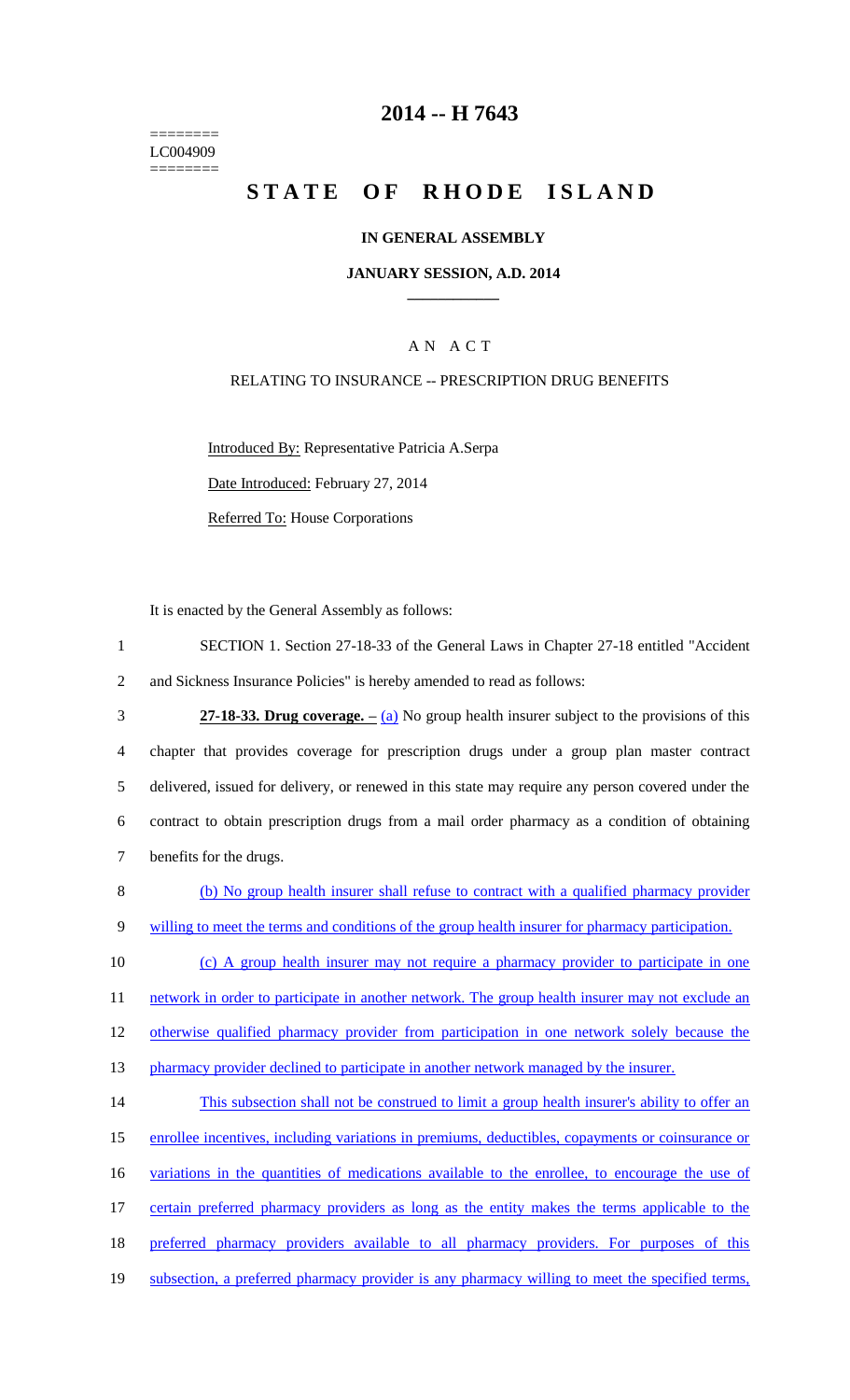- 1 conditions and price that the carrier may require for its preferred pharmacy providers.
- 2 (d) The agreement between a group health insurer and a pharmacy provider shall not
- require a pharmacy provider to assume liability for acts solely of the group health insurance provider.
- (e) Group health insurers shall distribute payments received for the services of a
- pharmacy provider as required by law.
- (f) No group health insurer shall terminate the contract of or penalize a pharmacy
- provider solely as a result of the pharmacy provider's filing of a complaint, grievance or appeal.
- Termination by mutual agreement shall not be restricted.
- (g) No group health insurer shall terminate the contract of a pharmacy provider for 11 expressing disagreement with a group health insurer's decision to deny or limit benefits to an enrollee, or because the pharmacy provider assists the enrollee to seek reconsideration of the group health insurer's decision or because the pharmacy provider discusses alternative medications.
- (h) At least sixty (60) days before a group health insurer terminates a pharmacy 16 provider's participation in the plan or network, the group health insurer shall give the pharmacy provider a written explanation of the reason for the termination, unless the termination is based on
- either the loss of the pharmacy provider's license to practice pharmacy or cancellation of
- professional liability insurance or a finding of fraud.
- (i) Notwithstanding any other provision of law, when an on-site audit of the records of a
- pharmacy provider is conducted by a group health insurer, the audit shall be conducted in
- 22 accordance with the following criteria:
- (1) A finding of overpayment or underpayment must be based on the actual overpayment
- 24 or underpayment and not a projection based on the number of patients served having a similar
- diagnosis or on the number of similar orders or refills for similar drugs, unless the projected
- 26 overpayment or denial is a part of a settlement agreed to by the pharmacy provider.
- (2) The auditor may not use extrapolation in calculating recoupments or penalties.
- 28 (3) Any audit that involves clinical or professional judgment must be conducted by or in
- consultation with a pharmacist.
- (4) A group health insurer conducting an audit shall establish an appeals process under
- which a pharmacy provider may appeal an unfavorable preliminary audit report to the insurer.
- (5) This subsection shall not apply to any audit, review or investigation that is initiated
- based on or involves suspected or alleged fraud, willful misrepresentation or abuse.
- (6) A preliminary audit report must be delivered to the pharmacy provider within sixty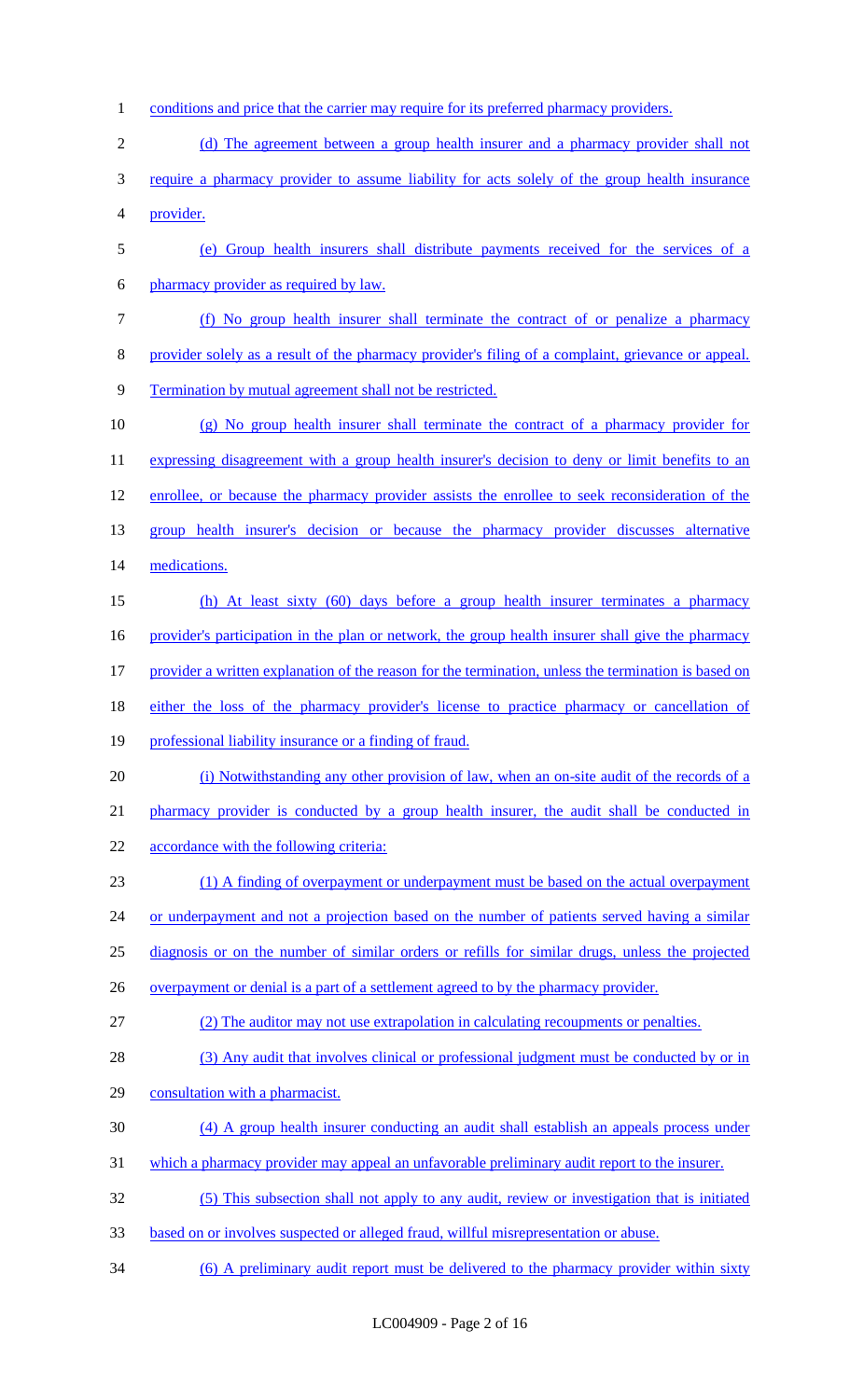(60) days after the conclusion of the audit. A pharmacy provider must be allowed at least thirty (30) days following receipt of the preliminary audit to provide documentation to address any discrepancy found in the audit. A final audit report must be delivered to the pharmacy provider within ninety (90) days after receipt of the preliminary audit report or final appeal, whichever is 5 later. A charge-back, recoupment or other penalty may not be assessed until the appeal process provided by the pharmacy benefits manager has been exhausted and the final report issued. Except as provided by state or federal law, audit information may not be shared. Auditors may have access only to previous audit reports on a particular pharmacy provider conducted by that same entity. (7) Prior to an audit, the group health insurer conducting an audit shall give the pharmacy 11 provider ten (10) days' advance written notice of the audit and the range of prescription numbers and the range of dates included in the audit. 13 (8) A pharmacy provider has the right to request mediation by a private mediator, agreed 14 upon by the pharmacy provider and the listed entity, to resolve any disagreement. A request for mediation does not waive any existing rights of appeal available to a pharmacy provider. 16 (j) Maximum allowable cost provisions: (1) "Maximum allowable cost" means the maximum amount that a pharmacy benefits 18 manager will pay toward the cost of a drug. (2) "Nationally available" means that all pharmacies in this state can purchase the drug, without limitation, from regional or national wholesalers and that the product is not obsolete or 21 temporarily available. (3) "Therapeutically equivalent" means the drug is identified as therapeutically or 23 pharmaceutically equivalent or "A" rated by the United States Food and Drug Administration. (4) A pharmacy benefits manager may not place a prescription drug on a maximum allowable cost pricing index or create for a prescription drug a maximum allowable cost rate if 26 the prescription drug does not have three (3) or more nationally available and therapeutically equivalent drug substitutes. 28 (5) A pharmacy benefits manager shall remove a prescription drug from a maximum 29 allowable cost pricing index, or modify maximum allowable cost rates, as such eliminations and modifications are necessary to remain consistent with changes in the national marketplace for prescription drugs. Eliminations and modifications made under this subsection must be made in a 32 timely fashion. (6) A pharmacy benefits manager shall disclose to a pharmacy for which the pharmacy benefits manager processes claims, makes payment of claims or procures drugs: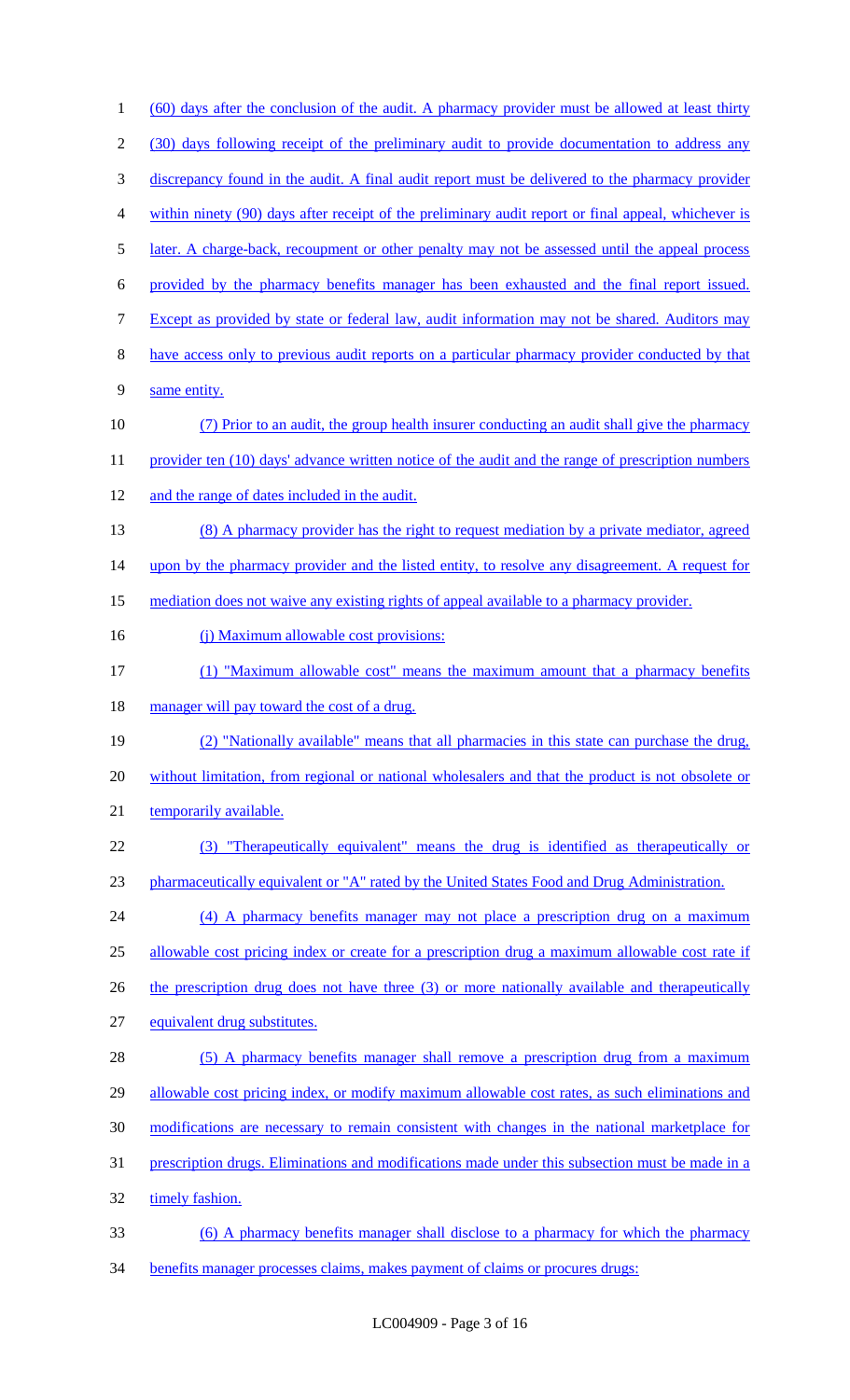(i) At the beginning of each calendar year, the basis of the methodology and the sources 2 used to create the maximum allowable cost pricing index or maximum allowable cost rates used by the pharmacy benefits manager. (ii) At least once every seven (7) business days, the maximum allowable cost pricing 5 index or maximum allowable cost rates used by the pharmacy benefits manager. (7) A pharmacy benefits manager shall give prompt written notification to a pharmacy provider of any change made to a maximum allowable cost pricing index or maximum allowable cost rates. (8) A pharmacy benefits manager shall establish a procedure by which a pharmacy provider may contest a maximum allowable cost rate. A procedure established under this 11 subsection must require a pharmacy benefits manager to respond to a pharmacy provider that has contested a maximum allowable cost within fifteen (15) calendar days. If the pharmacy benefits 13 manager changes the rate, the change must: 14 (i) Become effective on the date on which the pharmacy provider initiated proceedings 15 under this subsection; and (ii) Apply to all pharmacy providers in the network of pharmacy providers served by the 17 pharmacy benefits manager. (9) A pharmacy benefits manager shall disclose to an insurance carrier, with which the 19 pharmacy benefits manager has entered into a contract: (i) At the beginning of each calendar year, the basis of the methodology and the sources used to create the maximum allowable cost pricing index or maximum allowable cost rates used 22 by the pharmacy benefits manager; (ii) As soon as practicable, any change made to a maximum allowable cost pricing index 24 or maximum allowable cost rates; (iii) Not later than twenty-one (21) business days after implementing the practice, the utilization of a maximum allowable cost pricing index or maximum allowable cost rates for prescription drugs dispensed at a retail community pharmacy provider; and (iv) Whether the pharmacy benefits manager used identical maximum allowable cost 29 rates for billing the provider of the health benefit plan and for reimbursing a pharmacy provider and, if the pharmacy benefits manager used different maximum allowable cost rates, the difference between the amount billed and the amount reimbursed. (k) The department of business regulation shall exercise oversight and enforcement of this section. SECTION 2. Section 27-19-26 of the General Laws in Chapter 27-19 entitled "Nonprofit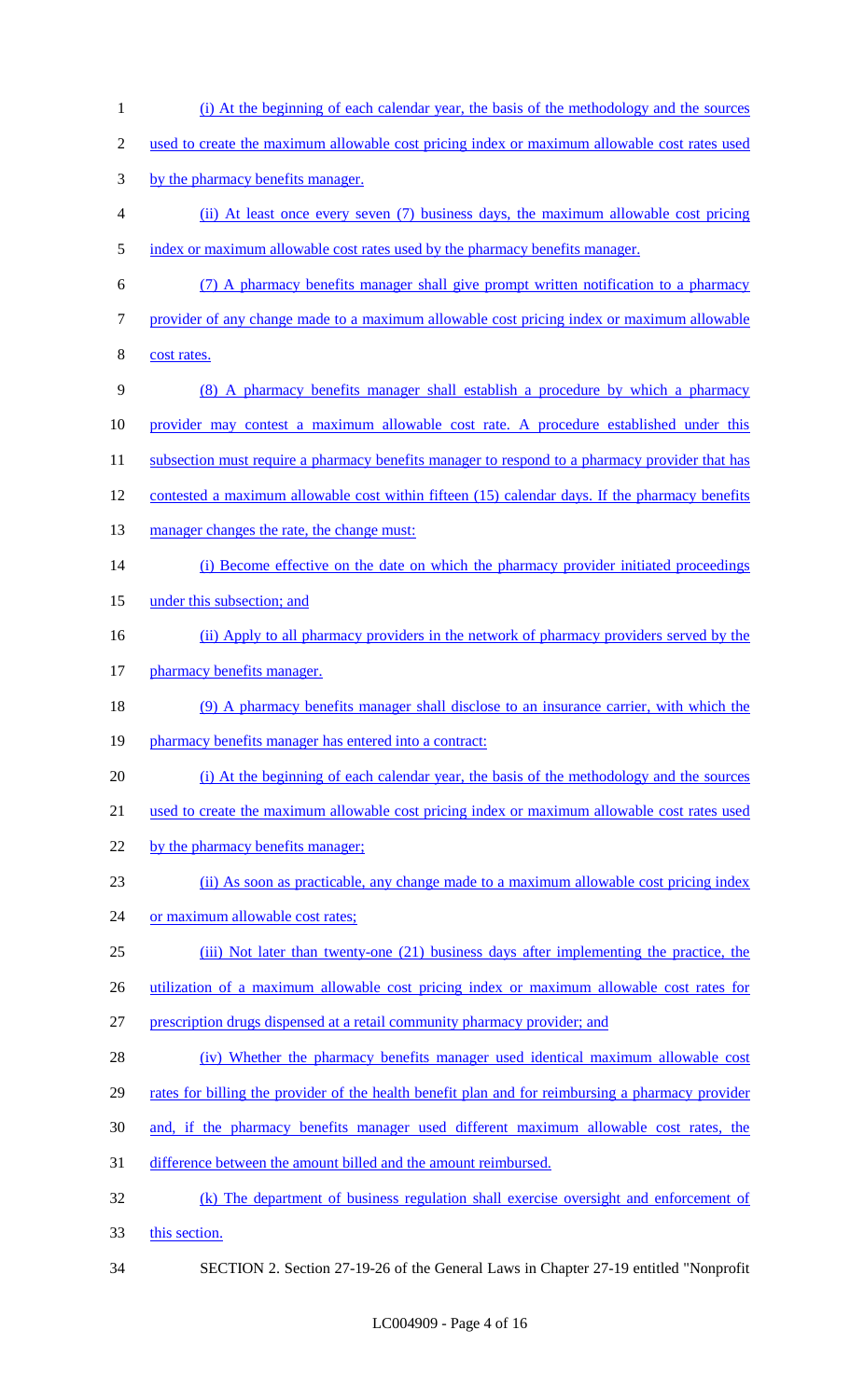1 Hospital Service Corporations" is hereby amended to read as follows:

 **27-19-26. Drug coverage. --** (a) No group health insurer subject to the provisions of this chapter that provides coverage for prescription drugs under a group plan master contract delivered, issued for delivery, or renewed in this state may require any person covered under the contract to obtain prescription drugs from a mail order pharmacy as a condition of obtaining benefits for the drugs.

- 7 (b) No nonprofit hospital service corporation shall refuse to contract with a qualified 8 pharmacy provider willing to meet the terms and conditions of the nonprofit hospital service 9 corporation for pharmacy participation.
- 10 (c) A nonprofit hospital service corporation may not require a pharmacy provider to 11 participate in one network in order to participate in another network. The nonprofit hospital 12 service corporation may not exclude an otherwise qualified pharmacy provider from participation 13 in one network solely because the pharmacy provider declined to participate in another network 14 managed by the insurer. 15 This subsection shall not be construed to limit a nonprofit hospital service corporation's
- 16 ability to offer an enrollee incentives, including variations in premiums, deductibles, copayments 17 or coinsurance or variations in the quantities of medications available to the enrollee, to 18 encourage the use of certain preferred pharmacy providers as long as the entity makes the terms 19 applicable to the preferred pharmacy providers available to all pharmacy providers. For purposes 20 of this subsection, a preferred pharmacy provider is any pharmacy willing to meet the specified 21 terms, conditions and price that the carrier may require for its preferred pharmacy providers.
- 22 (d) The agreement between a nonprofit hospital service corporation and a pharmacy 23 provider shall not require a pharmacy provider to assume liability for acts solely of the group 24 health insurance provider.
- 25 (e) Nonprofit hospital service corporations shall distribute payments received for the
- 26 services of a pharmacy provider as required by law.
- 27 (f) No nonprofit hospital service corporation shall terminate the contract of or penalize a
- 28 pharmacy provider solely as a result of the pharmacy provider's filing of a complaint, grievance,
- 29 or appeal. Termination by mutual agreement shall not be restricted.
- 30 (g) No nonprofit hospital service corporation shall terminate the contract of a pharmacy
- 31 provider for expressing disagreement with a nonprofit hospital service corporation's decision to
- 32 deny or limit benefits to an enrollee or because the pharmacy provider assists the enrollee to seek
- 33 reconsideration of the nonprofit hospital service corporation's decision or because the pharmacy
- 34 provider discusses alternative medications.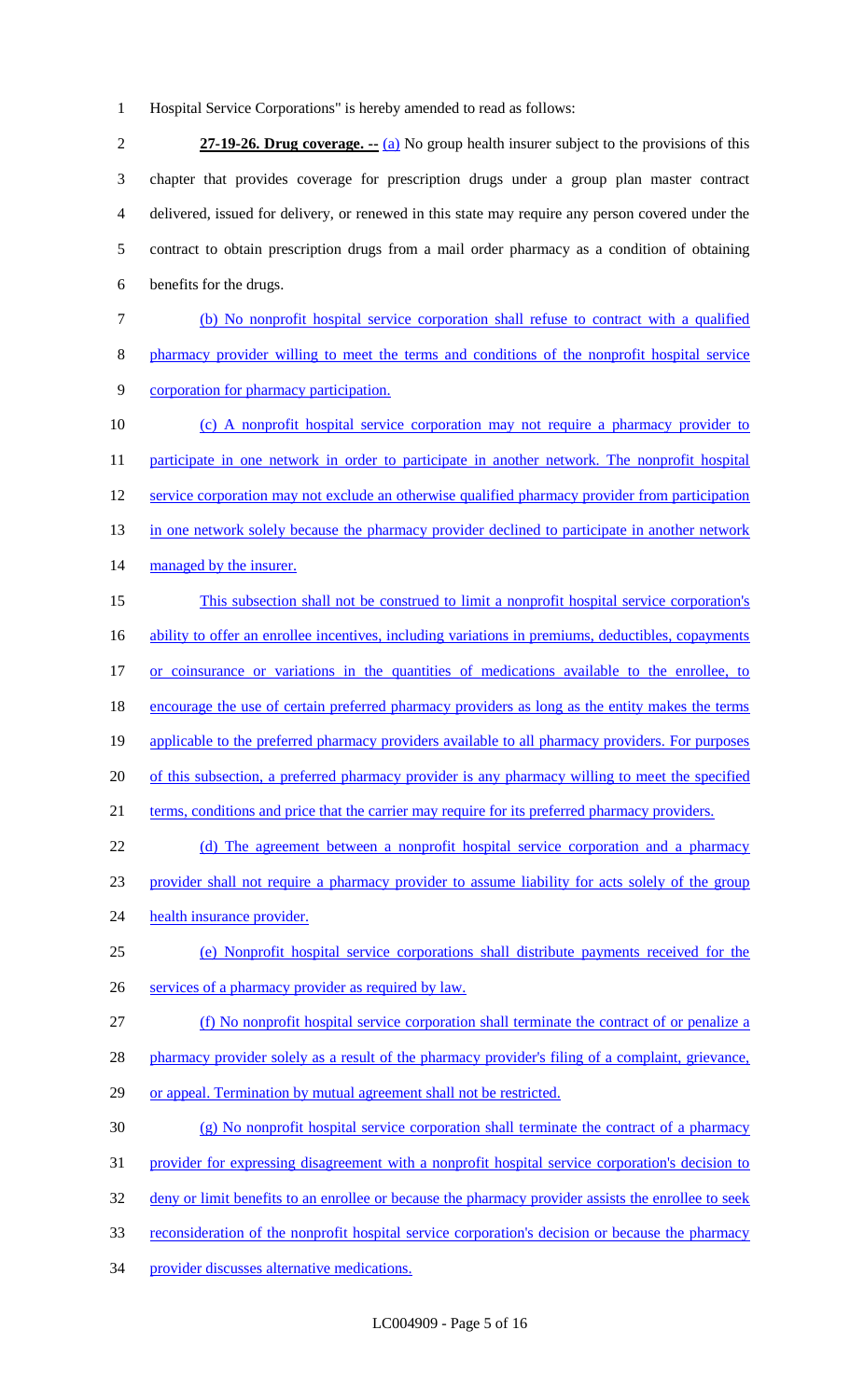(h) At least sixty (60) days before a nonprofit hospital service corporation terminates a pharmacy provider's participation in the plan or network, the nonprofit hospital service corporation shall give the pharmacy provider a written explanation of the reason for the termination, unless the termination is based on either the loss of the pharmacy provider's license to practice pharmacy, or cancellation of professional liability insurance, or a finding of fraud. (i) Notwithstanding any other provision of law, when an on-site audit of the records of a pharmacy provider is conducted by a nonprofit hospital service corporation, the audit shall be conducted in accordance with the following criteria: (1) A finding of overpayment or underpayment must be based on the actual overpayment or underpayment and not a projection based on the number of patients served having a similar 11 diagnosis or on the number of similar orders or refills for similar drugs, unless the projected 12 overpayment or denial is a part of a settlement agreed to by the pharmacy provider. (2) The auditor may not use extrapolation in calculating recoupments or penalties. 14 (3) Any audit that involves clinical or professional judgment must be conducted by or in 15 consultation with a pharmacist. (4) A nonprofit hospital service corporation conducting an audit shall establish an appeals process under which a pharmacy provider may appeal an unfavorable preliminary audit report to 18 the insurer. (5) This subsection shall not apply to any audit, review or investigation that is initiated based on or involves suspected or alleged fraud, willful misrepresentation or abuse. (6) A preliminary audit report must be delivered to the pharmacy provider within sixty 22 (60) days after the conclusion of the audit. A pharmacy provider must be allowed at least thirty (30) days following receipt of the preliminary audit to provide documentation to address any 24 discrepancy found in the audit. A final audit report must be delivered to the pharmacy provider within ninety (90) days after receipt of the preliminary audit report or final appeal, whichever is 26 later. A charge-back, recoupment or other penalty may not be assessed until the appeal process provided by the pharmacy benefits manager has been exhausted and the final report issued. 28 Except as provided by state or federal law, audit information may not be shared. Auditors may 29 have access only to previous audit reports on a particular pharmacy provider conducted by that same entity. (7) Prior to an audit, the nonprofit hospital service corporation conducting an audit shall give the pharmacy provider ten (10) days' advance written notice of the audit and the range of prescription numbers and the range of dates included in the audit.

(8) A pharmacy provider has the right to request mediation by a private mediator, agreed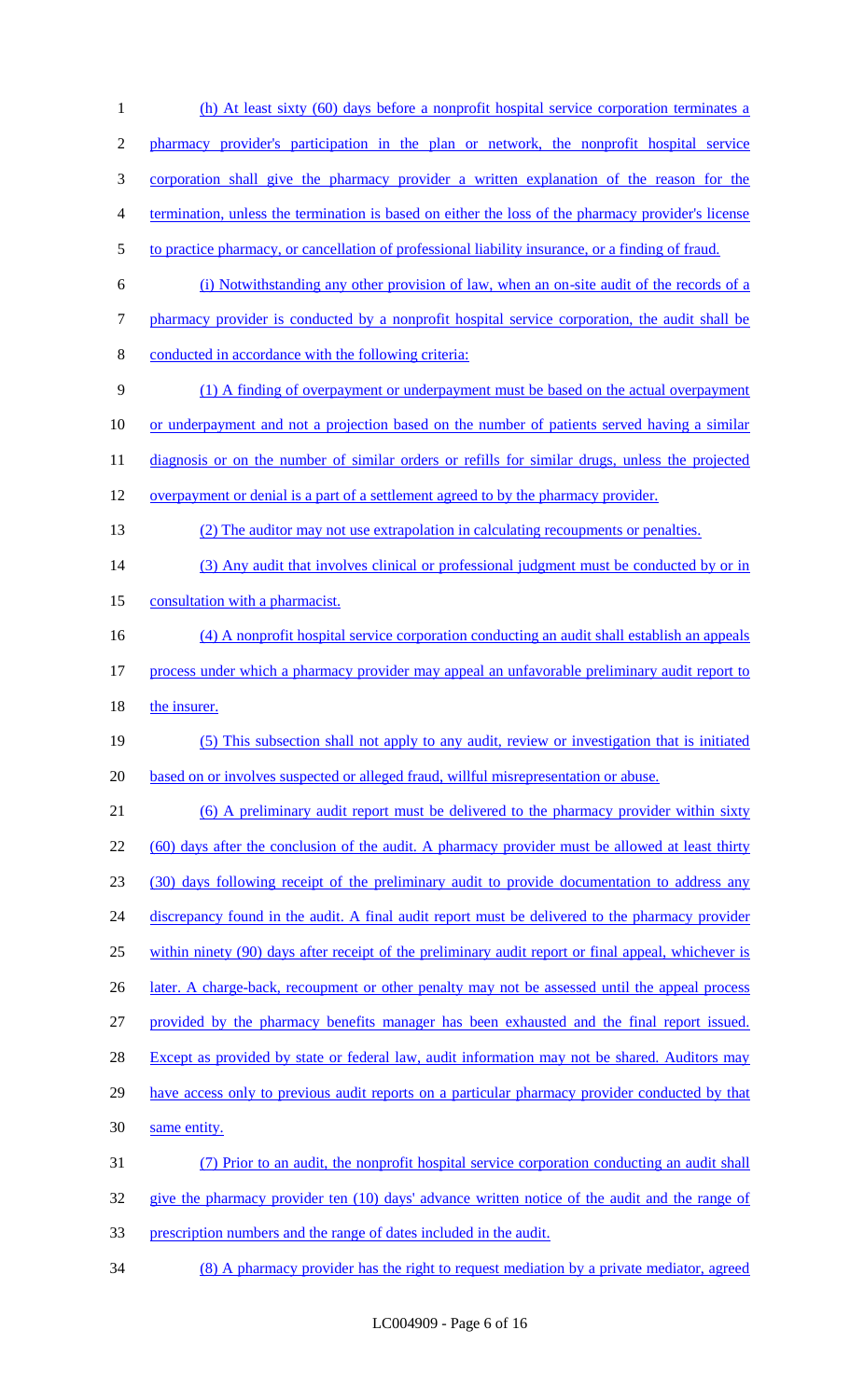1 upon by the pharmacy and the listed entity, to resolve any disagreement. A request for mediation

does not waive any existing rights of appeal available to a pharmacy provider.

- (j) Maximum allowable cost provisions:
- (1) "Maximum allowable cost" means the maximum amount that a pharmacy benefits manager will pay toward the cost of a drug.
- (2) "Nationally available" means that all pharmacies in this state can purchase the drug,
- without limitation, from regional or national wholesalers and that the product is not obsolete or
- temporarily available.
- (3) "Therapeutically equivalent" means the drug is identified as therapeutically or 10 pharmaceutically equivalent or "A" rated by the United States Food and Drug Administration.
- (4) A pharmacy benefits manager may not place a prescription drug on a maximum
- allowable cost pricing index or create for a prescription drug a maximum allowable cost rate if
- 13 the prescription drug does not have three (3) or more nationally available and therapeutically
- equivalent drug substitutes.
- (5) A pharmacy benefits manager shall remove a prescription drug from a maximum
- 16 allowable cost pricing index, or modify maximum allowable cost rates, as such eliminations and
- modifications are necessary to remain consistent with changes in the national marketplace for
- 18 prescription drugs. Eliminations and modifications made under this subsection must be made in a
- 19 timely fashion.
- 20 (6) A pharmacy benefits manager shall disclose to a pharmacy for which the pharmacy
- benefits manager processes claims, makes payment of claims or procures drugs:
- (i) At the beginning of each calendar year, the basis of the methodology and the sources
- used to create the maximum allowable cost pricing index or maximum allowable cost rates used
- 24 by the pharmacy benefits manager.
- (ii) At least once every seven (7) business days, the maximum allowable cost pricing
- 26 index or maximum allowable cost rates used by the pharmacy benefits manager.

(7) A pharmacy benefits manager shall give prompt written notification to a pharmacy

- 28 provider of any change made to a maximum allowable cost pricing index or maximum allowable
- cost rates.
- (8) A pharmacy benefits manager shall establish a procedure by which a pharmacy
- provider may contest a maximum allowable cost rate. A procedure established under this
- 32 subsection must require a pharmacy benefits manager to respond to a pharmacy provider that has
- contested a maximum allowable cost within fifteen (15) calendar days. If the pharmacy benefits
- manager changes the rate, the change must: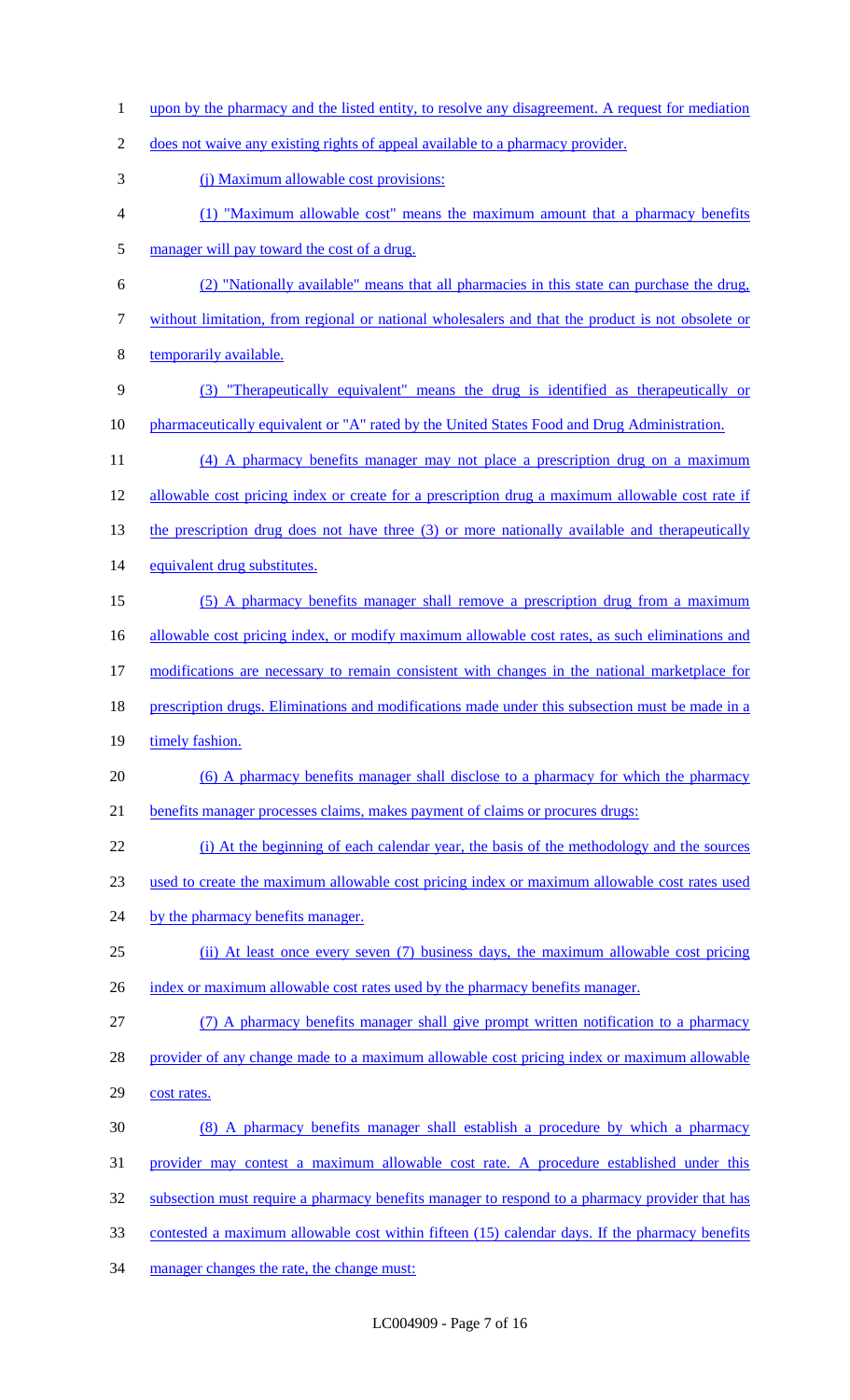(i) Become effective on the date on which the pharmacy provider initiated proceedings under this subsection; and (ii) Apply to all pharmacy providers in the network of pharmacy providers served by the pharmacy benefits manager. (9) A pharmacy benefits manager shall disclose to an insurance carrier, with which the pharmacy benefits manager has entered into a contract: (i) At the beginning of each calendar year, the basis of the methodology and the sources used to create the maximum allowable cost pricing index or maximum allowable cost rates used by the pharmacy benefits manager; (ii) As soon as practicable, any change made to a maximum allowable cost pricing index 11 or maximum allowable cost rates; (iii) Not later than twenty-one (21) business days after implementing the practice, the utilization of a maximum allowable cost pricing index or maximum allowable cost rates for 14 prescription drugs dispensed at a retail community pharmacy; and (iv) Whether the pharmacy benefits manager used identical maximum allowable cost 16 rates for billing the provider of the health benefit plan and for reimbursing a pharmacy provider and, if the pharmacy benefits manager used different maximum allowable cost rates, the 18 difference between the amount billed and the amount reimbursed. (k) The department of business regulation shall exercise oversight and enforcement of 20 this section. SECTION 3. Section 27-20-23 of the General Laws in Chapter 27-20 entitled "Nonprofit Medical Service Corporations" is hereby amended to read as follows: **27-20-23. Drug coverage. --** (a) No group health insurer subject to the provisions of this chapter that provides coverage for prescription drugs under a group plan master contract delivered, issued for delivery, or renewed in this state may require any person covered under the contract to obtain prescription drugs from a mail order pharmacy as a condition of obtaining benefits for the drugs. (b) No nonprofit medical service corporation shall refuse to contract with a qualified 29 pharmacy provider willing to meet the terms and conditions of the nonprofit medical service corporation for pharmacy participation. (c) A nonprofit medical service corporation may not require a pharmacy provider to participate in one network in order to participate in another network. The nonprofit medical service corporation may not exclude an otherwise qualified pharmacy provider from participation 34 in one network solely because the pharmacy provider declined to participate in another network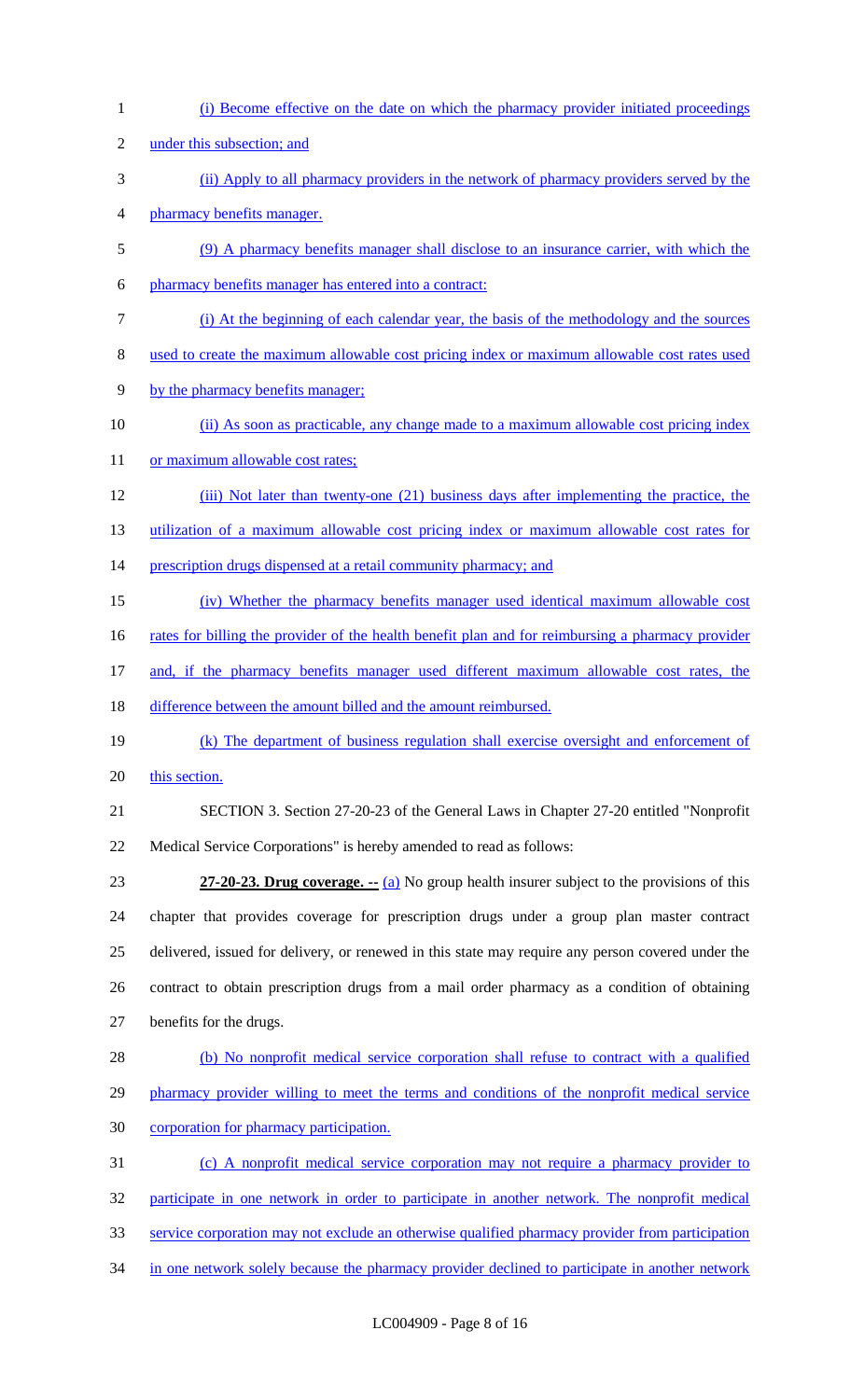managed by the insurer.

 This subsection shall not be construed to limit a nonprofit medical service corporation's ability to offer an enrollee incentives, including variations in premiums, deductibles, copayments or coinsurance or variations in the quantities of medications available to the enrollee, to 5 encourage the use of certain preferred pharmacy providers as long as the entity makes the terms applicable to the preferred pharmacy providers available to all pharmacy providers. For purposes of this subsection, a preferred pharmacy provider is any pharmacy willing to meet the specified terms, conditions and price that the carrier may require for its preferred pharmacy providers. (d) The agreement between a nonprofit medical service corporation and a pharmacy provider shall not require a pharmacy provider to assume liability for acts solely of the group 11 health insurance provider. (e) Nonprofit medical service corporations shall distribute payments received for the 13 services of a pharmacy provider as required by law. 14 (f) No nonprofit medical service corporation shall terminate the contract of or penalize a pharmacy provider solely as a result of the pharmacy provider's filing of a complaint, grievance 16 or appeal. Termination by mutual agreement shall not be restricted. (g) No nonprofit medical service corporation shall terminate the contract of a pharmacy provider for expressing disagreement with a nonprofit medical service corporation's decision to 19 deny or limit benefits to an enrollee or because the pharmacy provider assists the enrollee to seek 20 reconsideration of the nonprofit medical service corporation's decision or because the pharmacy provider discusses alternative medications. (h) At least sixty (60) days before a nonprofit medical service corporation terminates a pharmacy provider's participation in the plan or network, the nonprofit medical service corporation shall give the pharmacy provider a written explanation of the reason for the termination, unless the termination is based on either the loss of the pharmacy provider's license 26 to practice pharmacy or cancellation of professional liability insurance or a finding of fraud. (i) Notwithstanding any other provision of law, when an on-site audit of the records of a 28 pharmacy provider is conducted by a nonprofit medical service corporation, the audit shall be conducted in accordance with the following criteria: (1) A finding of overpayment or underpayment must be based on the actual overpayment 31 or underpayment and not a projection based on the number of patients served having a similar diagnosis or on the number of similar orders or refills for similar drugs, unless the projected overpayment or denial is a part of a settlement agreed to by the pharmacy provider. (2) The auditor may not use extrapolation in calculating recoupments or penalties.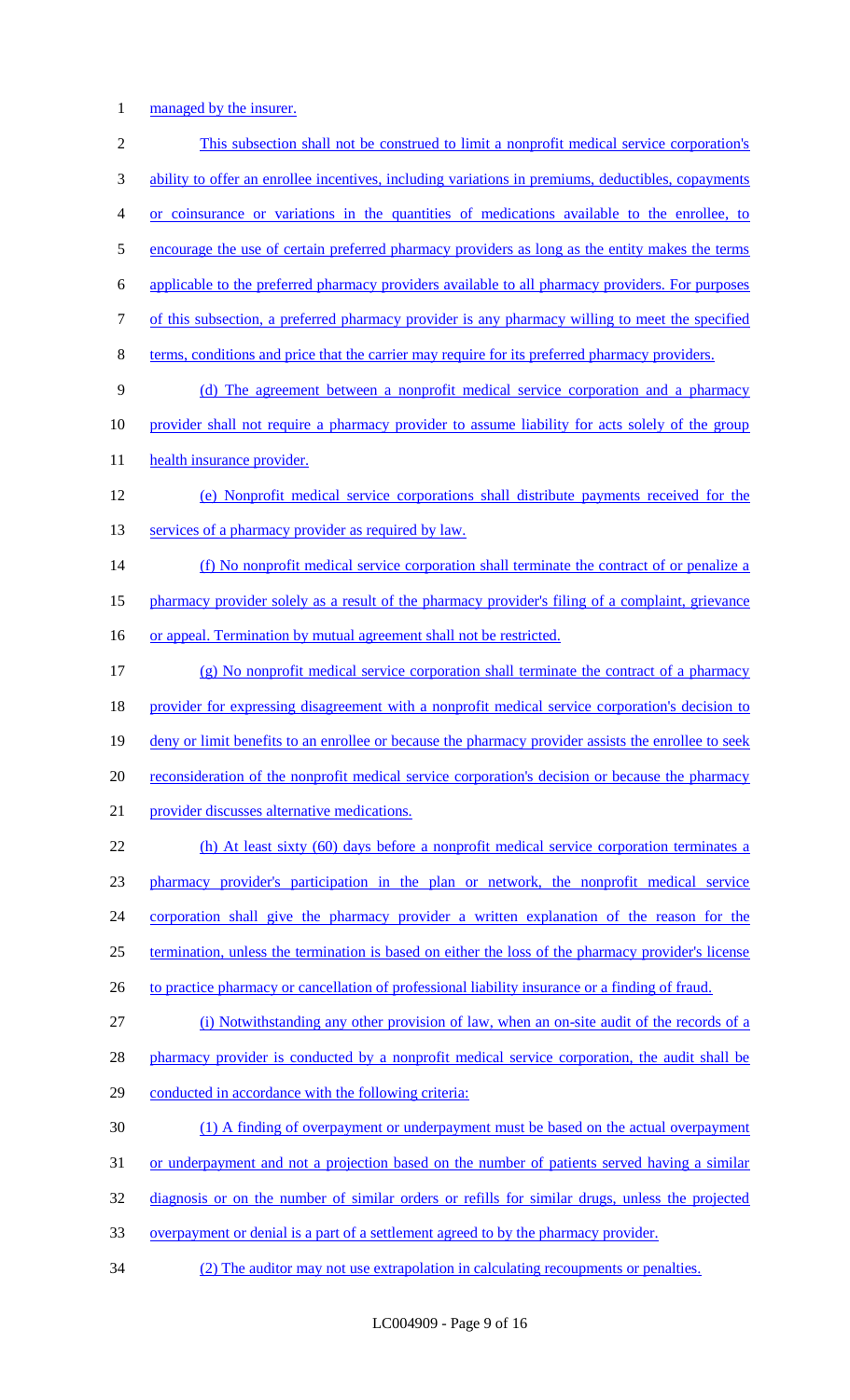| $\mathbf{1}$   | (3) Any audit that involves clinical or professional judgment must be conducted by or in            |
|----------------|-----------------------------------------------------------------------------------------------------|
| $\overline{c}$ | consultation with a pharmacist.                                                                     |
| 3              | (4) A nonprofit medical service corporation conducting an audit shall establish an appeals          |
| 4              | process under which a pharmacy provider may appeal an unfavorable preliminary audit report to       |
| 5              | the insurer.                                                                                        |
| 6              | (5) This subsection shall not apply to any audit, review or investigation that is initiated         |
| $\tau$         | based on or involves suspected or alleged fraud, willful misrepresentation or abuse.                |
| 8              | (6) A preliminary audit report must be delivered to the pharmacy provider within sixty              |
| 9              | (60) days after the conclusion of the audit. A pharmacy provider must be allowed at least thirty    |
| 10             | (30) days following receipt of the preliminary audit to provide documentation to address any        |
| 11             | discrepancy found in the audit. A final audit report must be delivered to the pharmacy provider     |
| 12             | within ninety (90) days after receipt of the preliminary audit report or final appeal, whichever is |
| 13             | later. A charge-back, recoupment or other penalty may not be assessed until the appeal process      |
| 14             | provided by the pharmacy benefits manager has been exhausted and the final report issued.           |
| 15             | Except as provided by state or federal law, audit information may not be shared. Auditors may       |
| 16             | have access only to previous audit reports on a particular pharmacy provider conducted by that      |
| 17             | same entity.                                                                                        |
| 18             | (7) Prior to an audit, the nonprofit medical service corporation conducting an audit shall          |
| 19             | give the pharmacy provider ten (10) days' advance written notice of the audit and the range of      |
| 20             | prescription numbers and the range of dates included in the audit.                                  |
| 21             | (8) A pharmacy provider has the right to request mediation by a private mediator, agreed            |
| 22             | upon by the pharmacy provider and the listed entity, to resolve any disagreement. A request for     |
| 23             | mediation does not waive any existing rights of appeal available to a pharmacy provider.            |
| 24             | (i) Maximum allowable cost provisions:                                                              |
| 25             | (1) "Maximum allowable cost" means the maximum amount that a pharmacy benefits                      |
| 26             | manager will pay toward the cost of a drug.                                                         |
| 27             | (2) "Nationally available" means that all pharmacies in this state can purchase the drug,           |
| 28             | without limitation, from regional or national wholesalers and that the product is not obsolete or   |
| 29             | temporarily available.                                                                              |
| 30             | (3) "Therapeutically equivalent" means the drug is identified as therapeutically or                 |
| 31             | pharmaceutically equivalent or "A" rated by the United States Food and Drug Administration.         |
| 32             | (4) A pharmacy benefits manager may not place a prescription drug on a maximum                      |
| 33             | allowable cost pricing index or create for a prescription drug a maximum allowable cost rate if     |

34 the prescription drug does not have three (3) or more nationally available and therapeutically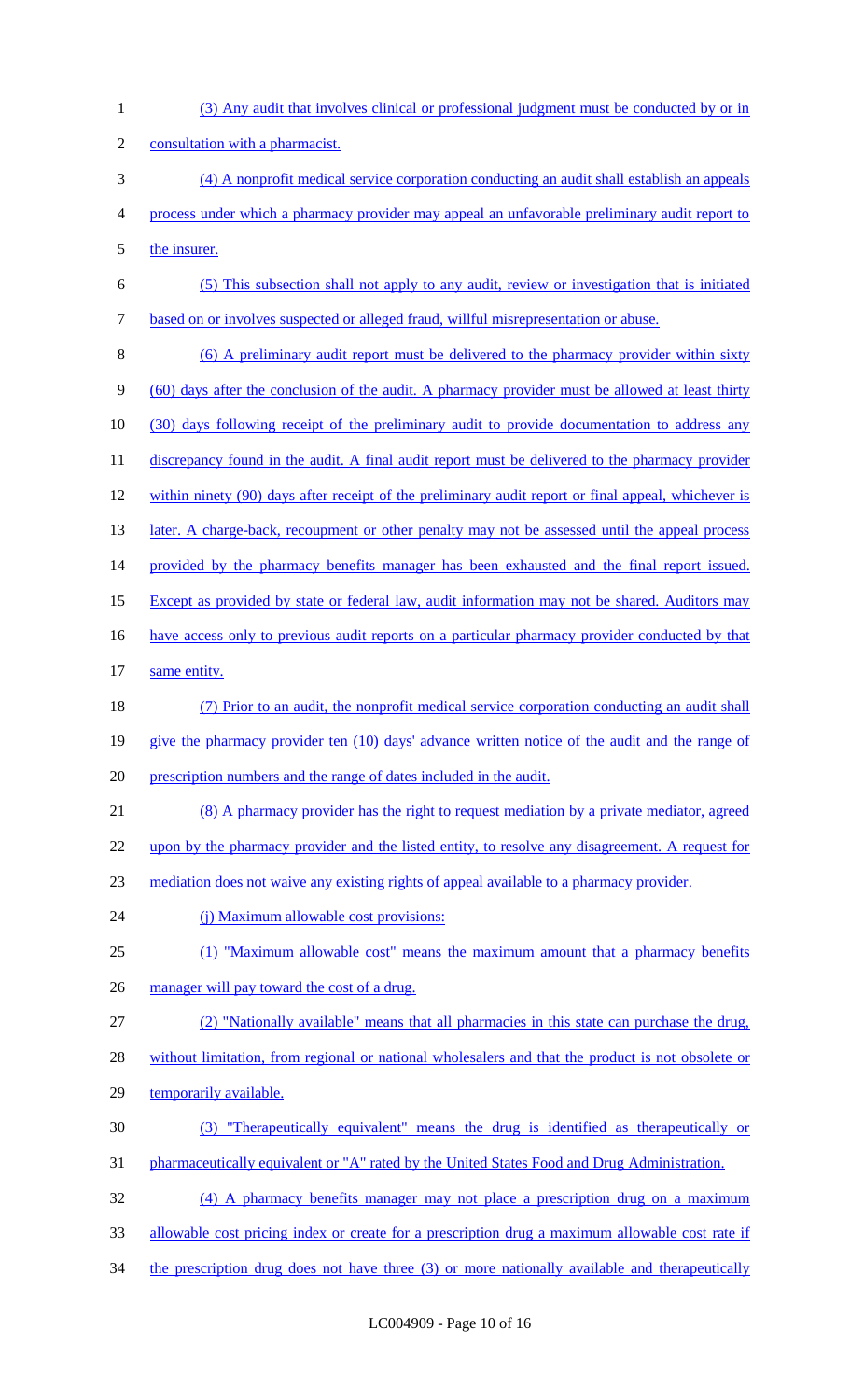1 equivalent drug substitutes.

| $\overline{2}$ | (5) A pharmacy benefits manager shall remove a prescription drug from a maximum                 |
|----------------|-------------------------------------------------------------------------------------------------|
| 3              | allowable cost pricing index, or modify maximum allowable cost rates, as such eliminations and  |
| 4              | modifications are necessary to remain consistent with changes in the national marketplace for   |
| 5              | prescription drugs. Eliminations and modifications made under this subsection must be made in a |
| 6              | timely fashion.                                                                                 |
| 7              | (6) A pharmacy benefits manager shall disclose to a pharmacy provider for which the             |
| 8              | pharmacy benefits manager processes claims, makes payment of claims or procures drugs:          |
| 9              | (i) At the beginning of each calendar year, the basis of the methodology and the sources        |
| 10             | used to create the maximum allowable cost pricing index or maximum allowable cost rates used    |
| 11             | by the pharmacy benefits manager.                                                               |
| 12             | (ii) At least once every seven (7) business days, the maximum allowable cost pricing            |
| 13             | index or maximum allowable cost rates used by the pharmacy benefits manager.                    |
| 14             | (7) A pharmacy benefits manager shall give prompt written notification to a pharmacy            |
| 15             | provider of any change made to a maximum allowable cost pricing index or maximum allowable      |
| 16             | cost rates.                                                                                     |
| 17             | (8) A pharmacy benefits manager shall establish a procedure by which a pharmacy                 |
| 18             | provider may contest a maximum allowable cost rate. A procedure established under this          |
| 19             | subsection must require a pharmacy benefits manager to respond to a pharmacy provider that has  |
| 20             | contested a maximum allowable cost within fifteen (15) calendar days. If the pharmacy benefits  |
| 21             | manager changes the rate, the change must:                                                      |
| 22             | (i) Become effective on the date on which the pharmacy provider initiated proceedings           |
| 23             | under this subsection; and                                                                      |
| 24             | (ii) Apply to all pharmacy providers in the network of pharmacy providers served by the         |
| 25             | pharmacy benefits manager.                                                                      |
| 26             | (9) A pharmacy benefits manager shall disclose to an insurance carrier, with which the          |
| 27             | pharmacy benefits manager has entered into a contract:                                          |
| 28             | (i) At the beginning of each calendar year, the basis of the methodology and the sources        |
| 29             | used to create the maximum allowable cost pricing index or maximum allowable cost rates used    |
| 30             | by the pharmacy benefits manager;                                                               |
| 31             | (ii) As soon as practicable, any change made to a maximum allowable cost pricing index          |
| 32             | or maximum allowable cost rates;                                                                |
| 33             | (iii) Not later than twenty-one (21) business days after implementing the practice, the         |

34 utilization of a maximum allowable cost pricing index or maximum allowable cost rates for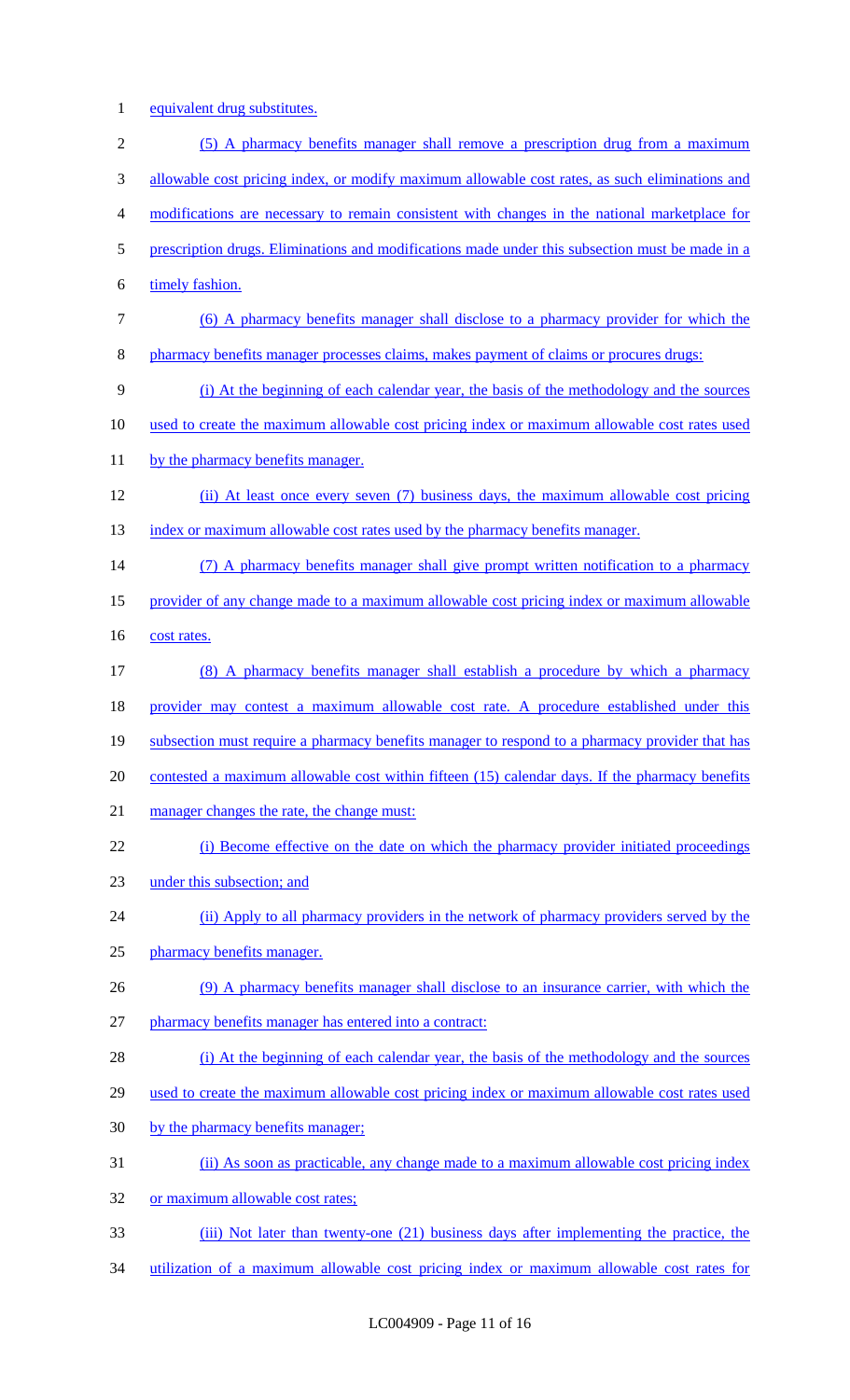1 prescription drugs dispensed at a retail community pharmacy; and

(iv) Whether the pharmacy benefits manager used identical maximum allowable cost

rates for billing the provider of the health benefit plan and for reimbursing a pharmacy provider

and, if the pharmacy benefits manager used different maximum allowable cost rates, the

difference between the amount billed and the amount reimbursed.

 (k) The department of business regulation shall exercise oversight and enforcement of 7 this section.

 SECTION 4. Section 27-41-38 of the General Laws in Chapter 27-41 entitled "Health Maintenance Organizations" is hereby amended to read as follows:

 **27-41-38. Drug coverage. --** (a) No group health insurer subject to the provisions of this chapter that provides coverage for prescription drugs under a group plan master contract delivered, issued for delivery, or renewed in this state may require any person covered under the contract to obtain prescription drugs from a mail order pharmacy as a condition of obtaining benefits for the drugs.

 (b) No health maintenance organization shall refuse to contract with a qualified pharmacy provider willing to meet the terms and conditions of the health maintenance organization for 17 pharmacy participation.

18 (c) A health maintenance organization may not require a pharmacy provider to participate 19 in one network in order to participate in another network. The health maintenance organization 20 may not exclude an otherwise qualified pharmacy provider from participation in one network 21 solely because the pharmacy provider declined to participate in another network managed by the insurer.

 This subsection shall not be construed to limit a health maintenance organization's ability to offer an enrollee incentives, including variations in premiums, deductibles, copayments or coinsurance or variations in the quantities of medications available to the enrollee, to encourage 26 the use of certain preferred pharmacy providers as long as the entity makes the terms applicable to the preferred pharmacy providers available to all pharmacy providers. For purposes of this 28 subsection, a preferred pharmacy provider is any pharmacy willing to meet the specified terms, 29 conditions and price that the carrier may require for its preferred pharmacy providers. (d) The agreement between a health maintenance organization and a pharmacy provider

 shall not require a pharmacy provider to assume liability for acts solely of the group health insurance provider.

 (e) Health maintenance organizations shall distribute payments received for the services 34 of a pharmacy provider as required by law.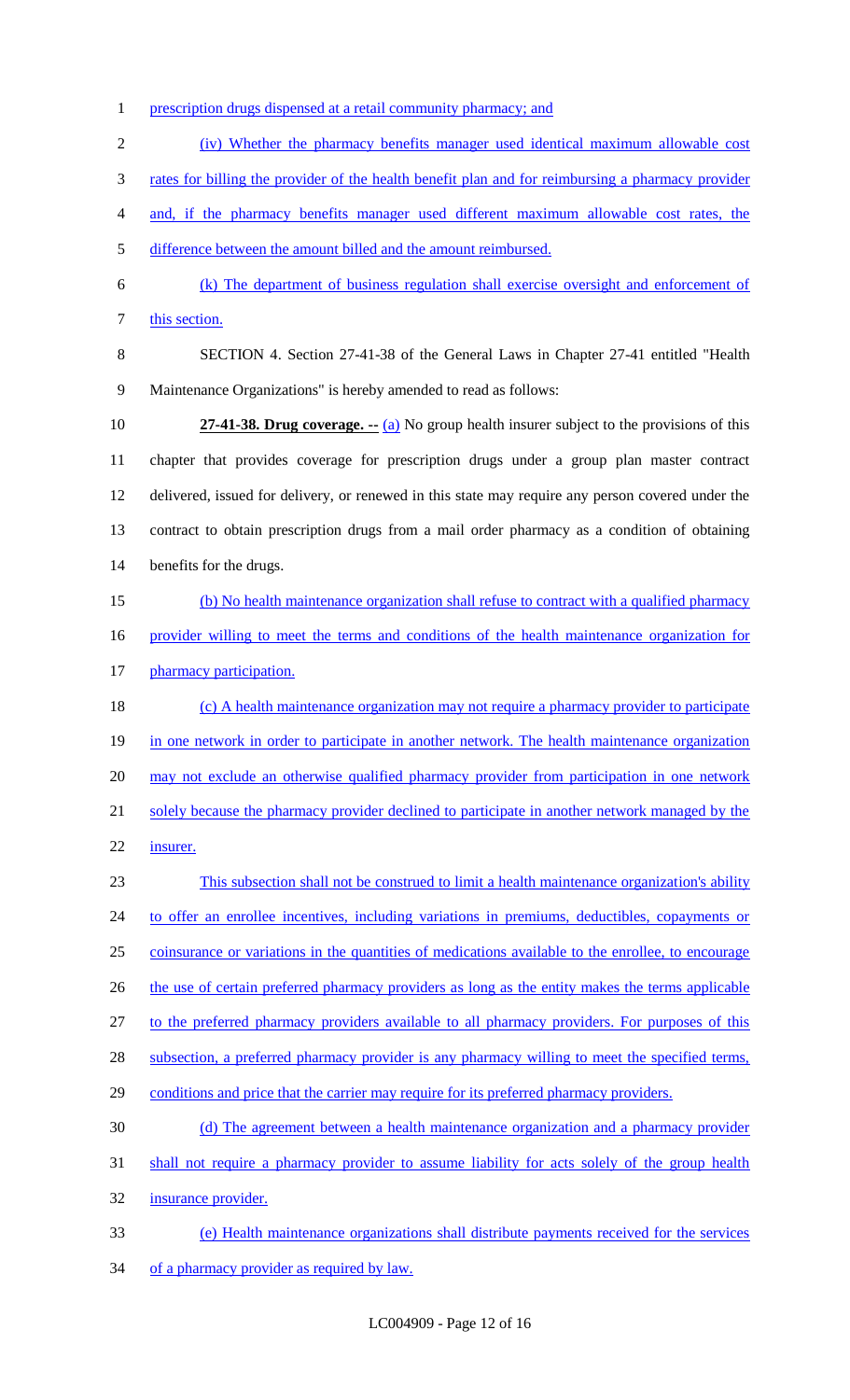(f) No health maintenance organization shall terminate the contract of or penalize a pharmacy provider solely as a result of the pharmacy provider's filing of a complaint, grievance, or appeal. Termination by mutual agreement shall not be restricted. (g) No health maintenance organization shall terminate the contract of a pharmacy 5 provider for expressing disagreement with a health maintenance organization's decision to deny or limit benefits to an enrollee or because the pharmacy provider assists the enrollee to seek reconsideration of the health maintenance organization's decision or because the pharmacy provider discusses alternative medications. (h) At least sixty (60) days before a health maintenance organization terminates a pharmacy provider's participation in the plan or network, the health maintenance organization 11 shall give the pharmacy provider a written explanation of the reason for the termination, unless the termination is based on either the loss of the pharmacy provider's license to practice pharmacy 13 or cancellation of professional liability insurance or a finding of fraud. 14 (i) Notwithstanding any other provision of law, when an on-site audit of the records of a pharmacy provider is conducted by a health maintenance organization, the audit shall be 16 conducted in accordance with the following criteria: (1) A finding of overpayment or underpayment must be based on the actual overpayment or underpayment and not a projection based on the number of patients served having a similar diagnosis or on the number of similar orders or refills for similar drugs, unless the projected 20 overpayment or denial is a part of a settlement agreed to by the pharmacy provider. (2) The auditor may not use extrapolation in calculating recoupments or penalties. (3) Any audit that involves clinical or professional judgment must be conducted by or in consultation with a pharmacist. (4) A health maintenance organization conducting an audit shall establish an appeals process under which a pharmacy provider may appeal an unfavorable preliminary audit report to 26 the insurer. (5) This subsection shall not apply to any audit, review or investigation that is initiated 28 based on or involves suspected or alleged fraud, willful misrepresentation or abuse. 29 (6) A preliminary audit report must be delivered to the pharmacy provider within sixty (60) days after the conclusion of the audit. A pharmacy provider must be allowed at least thirty (30) days following receipt of the preliminary audit to provide documentation to address any 32 discrepancy found in the audit. A final audit report must be delivered to the pharmacy provider within ninety (90) days after receipt of the preliminary audit report or final appeal, whichever is 34 later. A charge-back, recoupment or other penalty may not be assessed until the appeal process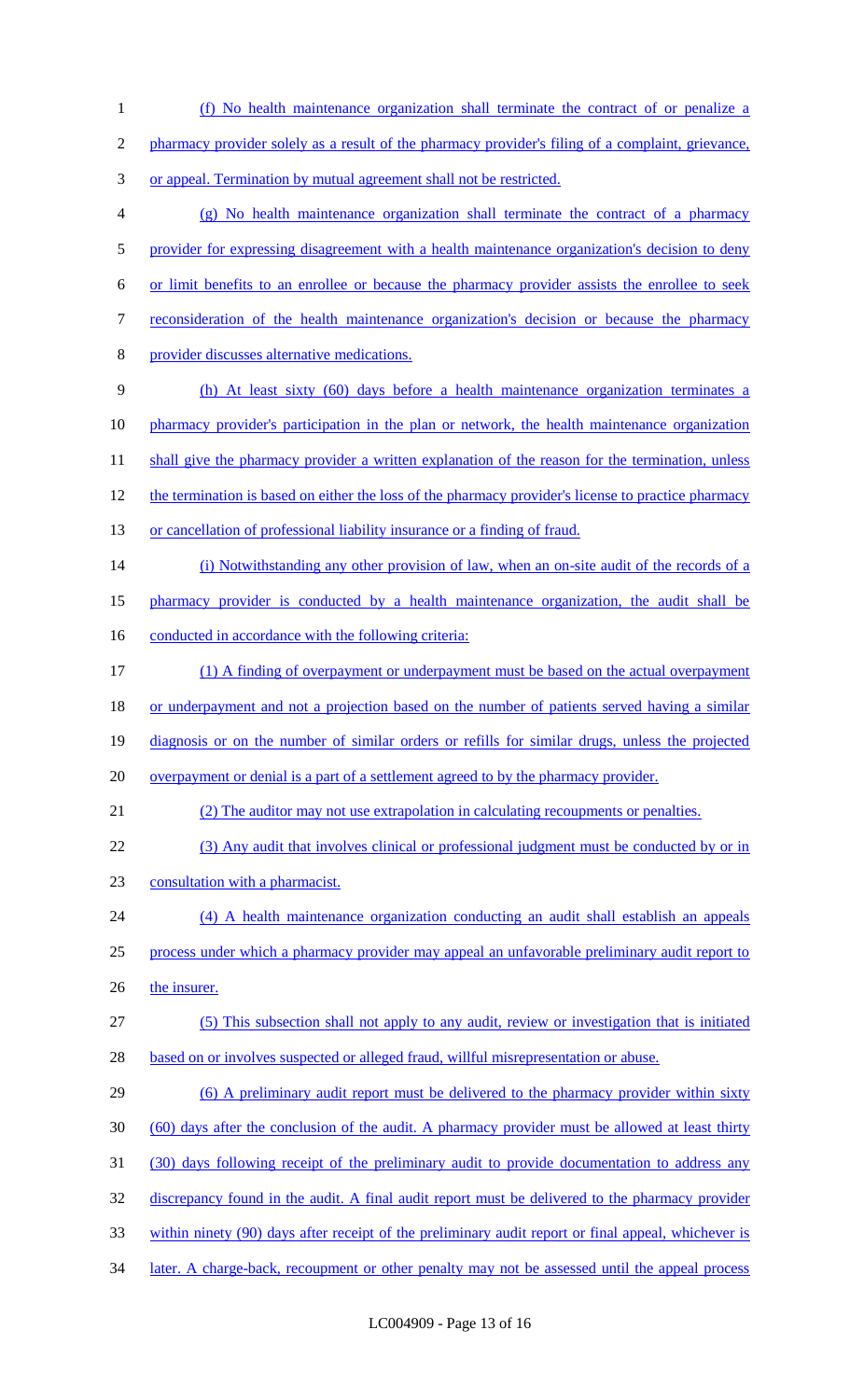1 provided by the pharmacy benefits manager has been exhausted and the final report issued. 2 Except as provided by state or federal law, audit information may not be shared. Auditors may have access only to previous audit reports on a particular pharmacy provider conducted by that same entity. (7) Prior to an audit, the health maintenance organization conducting an audit shall give the pharmacy provider ten (10) days' advance written notice of the audit and the range of prescription numbers and the range of dates included in the audit. (8) A pharmacy provider has the right to request mediation by a private mediator, agreed upon by the pharmacy provider and the listed entity, to resolve any disagreement. A request for mediation does not waive any existing rights of appeal available to a pharmacy provider. 11 (j) Maximum allowable cost provisions: (1) "Maximum allowable cost" means the maximum amount that a pharmacy benefits 13 manager will pay toward the cost of a drug. (2) "Nationally available" means that all pharmacies in this state can purchase the drug, without limitation, from regional or national wholesalers and that the product is not obsolete or 16 temporarily available. (3) "Therapeutically equivalent" means the drug is identified as therapeutically or 18 pharmaceutically equivalent or "A" rated by the United States Food and Drug Administration. (4) A pharmacy benefits manager may not place a prescription drug on a maximum 20 allowable cost pricing index or create for a prescription drug a maximum allowable cost rate if 21 the prescription drug does not have three (3) or more nationally available and therapeutically equivalent drug substitutes. (5) A pharmacy benefits manager shall remove a prescription drug from a maximum 24 allowable cost pricing index, or modify maximum allowable cost rates, as such eliminations and modifications are necessary to remain consistent with changes in the national marketplace for 26 prescription drugs. Eliminations and modifications made under this subsection must be made in a timely fashion. 28 (6) A pharmacy benefits manager shall disclose to a pharmacy provider for which the 29 pharmacy benefits manager processes claims, makes payment of claims or procures drugs: (i) At the beginning of each calendar year, the basis of the methodology and the sources used to create the maximum allowable cost pricing index or maximum allowable cost rates used 32 by the pharmacy benefits manager. (ii) At least once every seven (7) business days, the maximum allowable cost pricing index or maximum allowable cost rates used by the pharmacy benefits manager.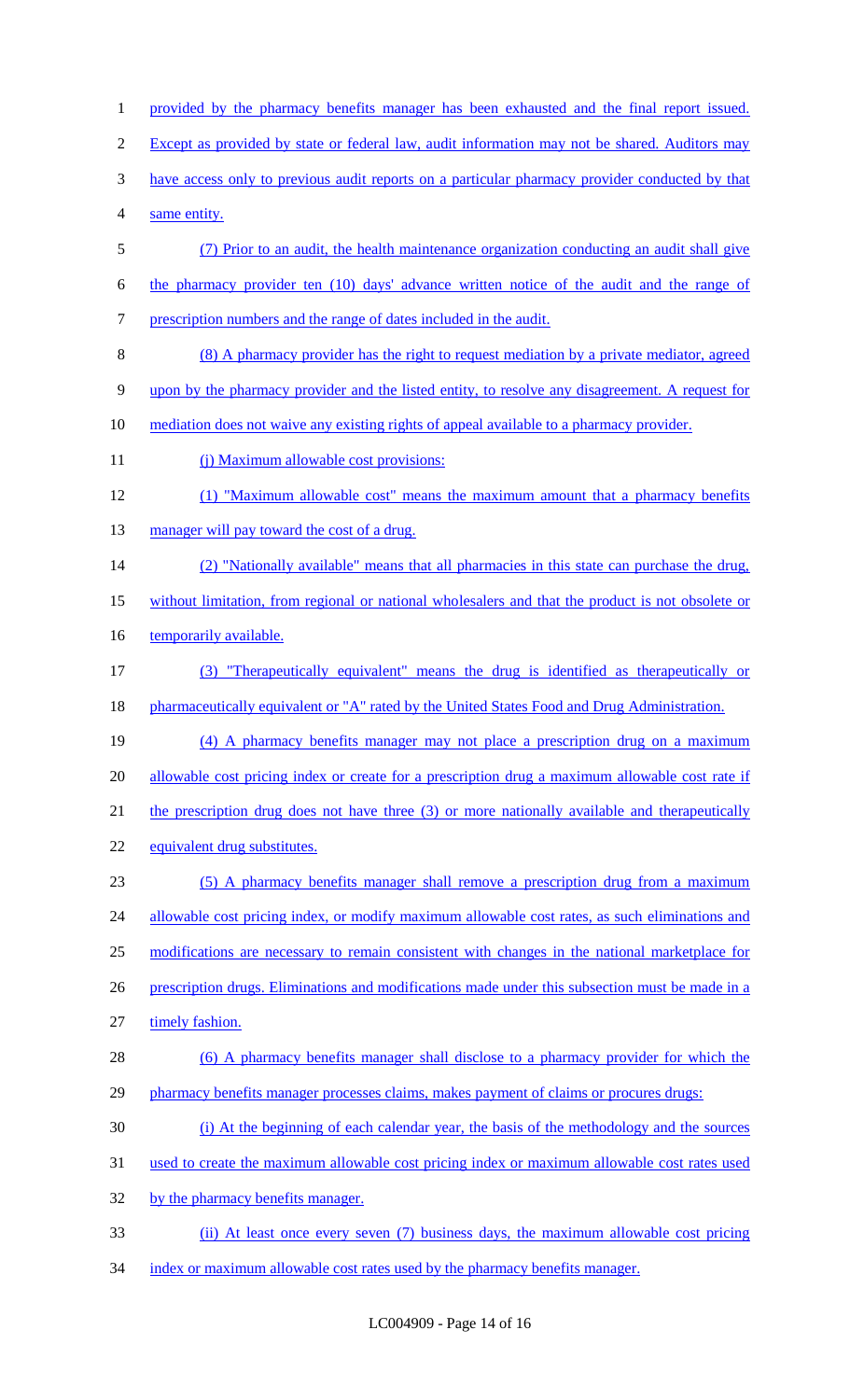- (7) A pharmacy benefits manager shall give prompt written notification to a pharmacy provider of any change made to a maximum allowable cost pricing index or maximum allowable cost rates. (8) A pharmacy benefits manager shall establish a procedure by which a pharmacy provider may contest a maximum allowable cost rate. A procedure established under this subsection must require a pharmacy benefits manager to respond to a pharmacy provider that has 7 contested a maximum allowable cost within fifteen (15) calendar days. If the pharmacy benefits manager changes the rate, the change must: (i) Become effective on the date on which the pharmacy provider initiated proceedings under this subsection; and (ii) Apply to all pharmacy providers in the network of pharmacy providers served by the pharmacy benefits manager. (9) A pharmacy benefits manager shall disclose to an insurance carrier, with which the 14 pharmacy benefits manager has entered into a contract: (i) At the beginning of each calendar year, the basis of the methodology and the sources used to create the maximum allowable cost pricing index or maximum allowable cost rates used 17 by the pharmacy benefits manager; (ii) As soon as practicable, any change made to a maximum allowable cost pricing index 19 or maximum allowable cost rates; 20 (iii) Not later than twenty-one (21) business days after implementing the practice, the utilization of a maximum allowable cost pricing index or maximum allowable cost rates for prescription drugs dispensed at a retail community pharmacy; and (iv) Whether the pharmacy benefits manager used identical maximum allowable cost 24 rates for billing the provider of the health benefit plan and for reimbursing a pharmacy provider and, if the pharmacy benefits manager used different maximum allowable cost rates, the 26 difference between the amount billed and the amount reimbursed. (k) The department of business regulation shall exercise oversight and enforcement of 28 this section.
- 

SECTION 5. This act shall take effect upon passage.

======== LC004909 ========